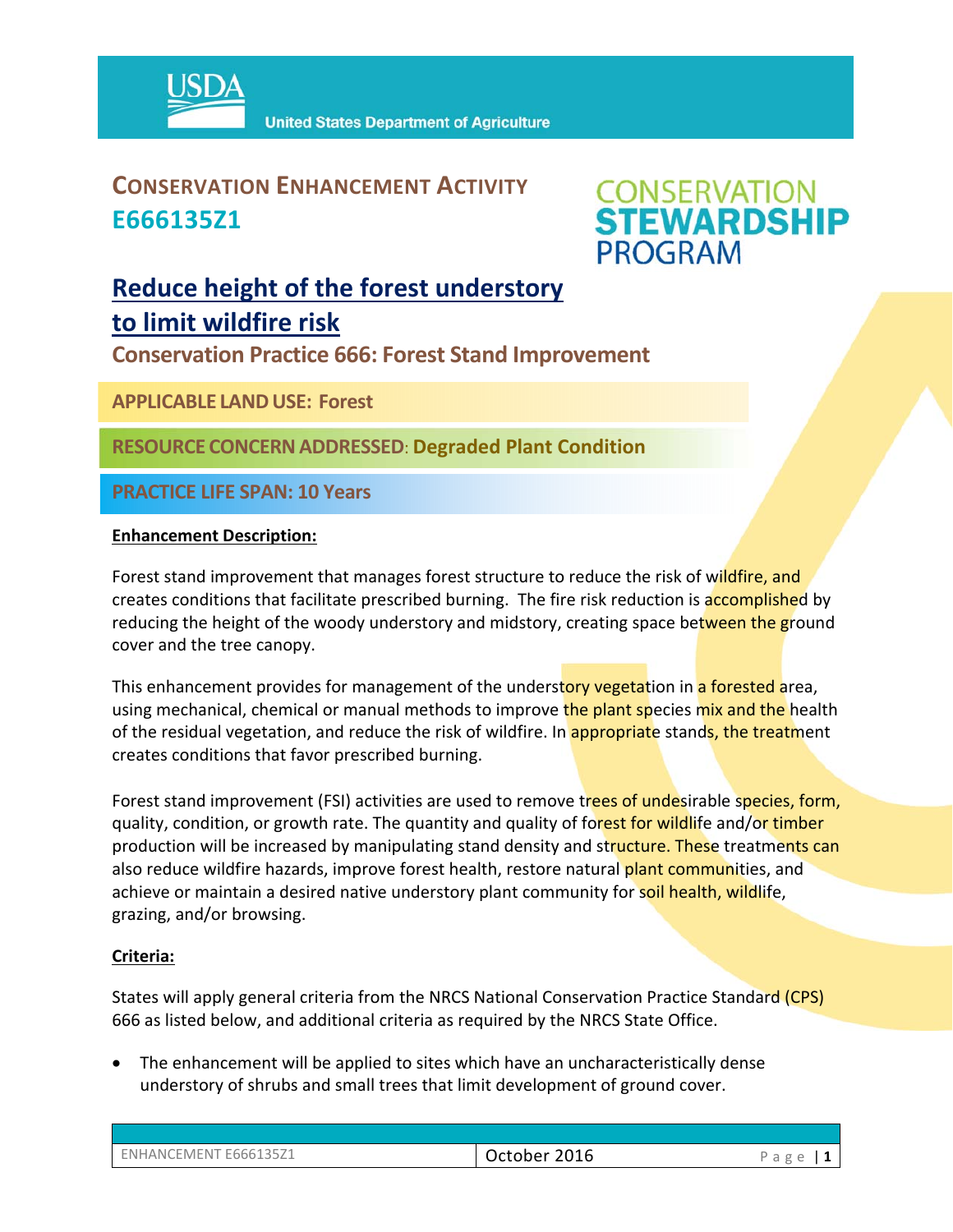

**United States Department of Agriculture** 

 Develop or update a forest management plan in consultation with NRCS personnel and a professional forester to direct the management of the property.

# **CONSERVATION<br>STEWARDSHIP PROGRAM**

- Describe the current and desired future condition of each stand that will be treated. Include the species, cover type, and size‐class distribution. Stocking will be described in terms of crop trees per acre, basal area per acre, trees per acre, between-tree spacing, or by any other appropriate and professionally accepted density or stocking protocol.
- Identify and retain preferred tree and understory species to achieve all planned purposes and landowner objectives.
- Use available guidelines for species and species groups to determine spacing, density, sizeclass distribution, number of trees, and amount of understory species to be retained. Schedule treatments to avoid overstocked conditions using approved silvicultural/stocking guides.
- Vegetation may be treated by chemical methods such as spraying or single stem treatments, or mechanical methods like a heavy duty brush cutter or similar equipment. Refer to criteria in NRCS Conservation Practice Standard (CPS) Integrated Pest Management (Code 595).
- Time tree felling to avoid buildup of insect or disease populations.
- Implement forest stand improvement activities in ways that avoid or minimize soil erosion, compaction, rutting, and damage to remaining vegetation, and that maintain hydrologic conditions. Protect site resources by selecting the method, felling direction and timing of tree felling, and heavy equipment operation. For temporary access use NRCS CPS Forest Trails and Landings (Code 655), to protect soil and site resources from vehicle impacts.
- Where slash and debris will be generated, use NRCS CPS Woody Residue Treatment (Code 384) to appropriately treat slash and debris, as necessary, to assure that it will not present an unacceptable fire, safety, environmental, or pest hazard. Remaining woody material will be placed so that it does not interfere with the intended purpose or other management activities. Do not burn vegetative residues except where fire hazard or threats from diseases and insects are of concern or when other management objectives are best achieved through burning. When slash and other debris will be burned onsite use NRCS CPS Prescribed Burning (Code 338).
- The acres planned must have an "acceptable growing stock" level of at least the B line on an appropriate stocking chart.

| ENHANCEMENT E666135Z1 | October 2016 | Page   $2$ |
|-----------------------|--------------|------------|